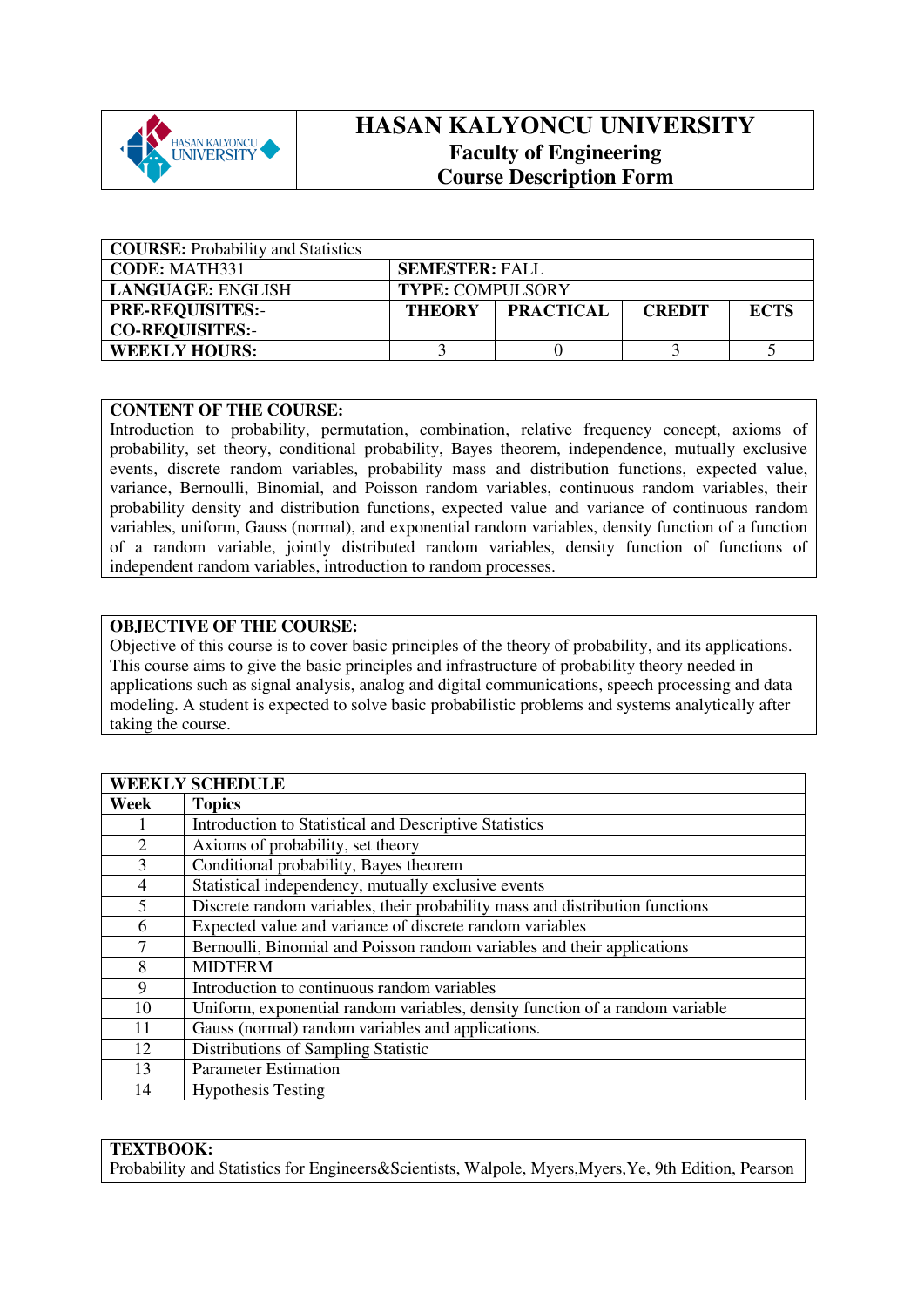## **REFERENCE BOOKS:**

Introduction to Probability and Statistics for Engineers and Scientists, 4th Edition, Sheldon M. Ross, Academic Press.

| <b>EVALUATION SYSTEM:</b>    |                 |                |
|------------------------------|-----------------|----------------|
| <b>IN-TERM STUDIES</b>       | <b>QUANTITY</b> | PERCENTAGE (%) |
| Midterm Exam                 |                 | 30             |
| Homework                     | 4               | 5              |
| Labworks                     |                 |                |
| Quiz                         |                 | 5              |
| Final Exam                   |                 | 60             |
| <b>TOTAL</b>                 |                 |                |
| <b>CONTRIBUTION OF</b>       |                 |                |
| <b>INTERM STUDIES TO</b>     | 9               | 40             |
| <b>OVERALL GRADE</b>         |                 |                |
| <b>CONTRIBUTION OF FINAL</b> |                 |                |
| <b>EXAMINATION TO</b>        |                 | 60             |
| <b>OVERALL GRADE</b>         |                 |                |
| <b>TOTAL</b>                 |                 | 100            |

| <b>COURSE CATEGORY:</b>        | PERCENTAGE (%) |
|--------------------------------|----------------|
| Mathematics and Basic Sciences | %80            |
| Engineering                    | %20            |
| <b>Engineering Design</b>      | $\%$           |
| Social Sciences                | %0             |

| <b>TABLE OF ECTS / WORKLOAD:</b>              |                 |                 |                               |  |  |
|-----------------------------------------------|-----------------|-----------------|-------------------------------|--|--|
| <b>Activities</b>                             | <b>QUANTITY</b> | <b>Duration</b> | <b>Total</b>                  |  |  |
|                                               |                 | (Hour)          | Workload                      |  |  |
| <b>Course Duration</b>                        | 13              |                 | 39                            |  |  |
| Hours for off-the-classroom study (Pre-study, | 14              | 6               | 84                            |  |  |
| practice)                                     |                 |                 |                               |  |  |
| Mid-term                                      |                 | $\overline{2}$  | $\mathfrak{D}_{\mathfrak{p}}$ |  |  |
| Final examination                             |                 | C               | $\mathcal{D}_{\mathcal{A}}$   |  |  |
| Homwork                                       |                 | ↑               | 8                             |  |  |
| Quiz                                          | 4               | ↑               | 8                             |  |  |
| <b>Total Work Load</b>                        |                 |                 | 143                           |  |  |
| <b>Total Work Load / 30</b>                   |                 |                 | 4,77                          |  |  |
| <b>ECTS Credit of the Course</b>              |                 |                 |                               |  |  |

| <b>INSTRUCTOR(S):</b>         | Asst. Prof. Dr. Kadir Sercan |
|-------------------------------|------------------------------|
|                               | Bavram                       |
| <b>FORM PREPARATION DATE:</b> | 25.11.2019                   |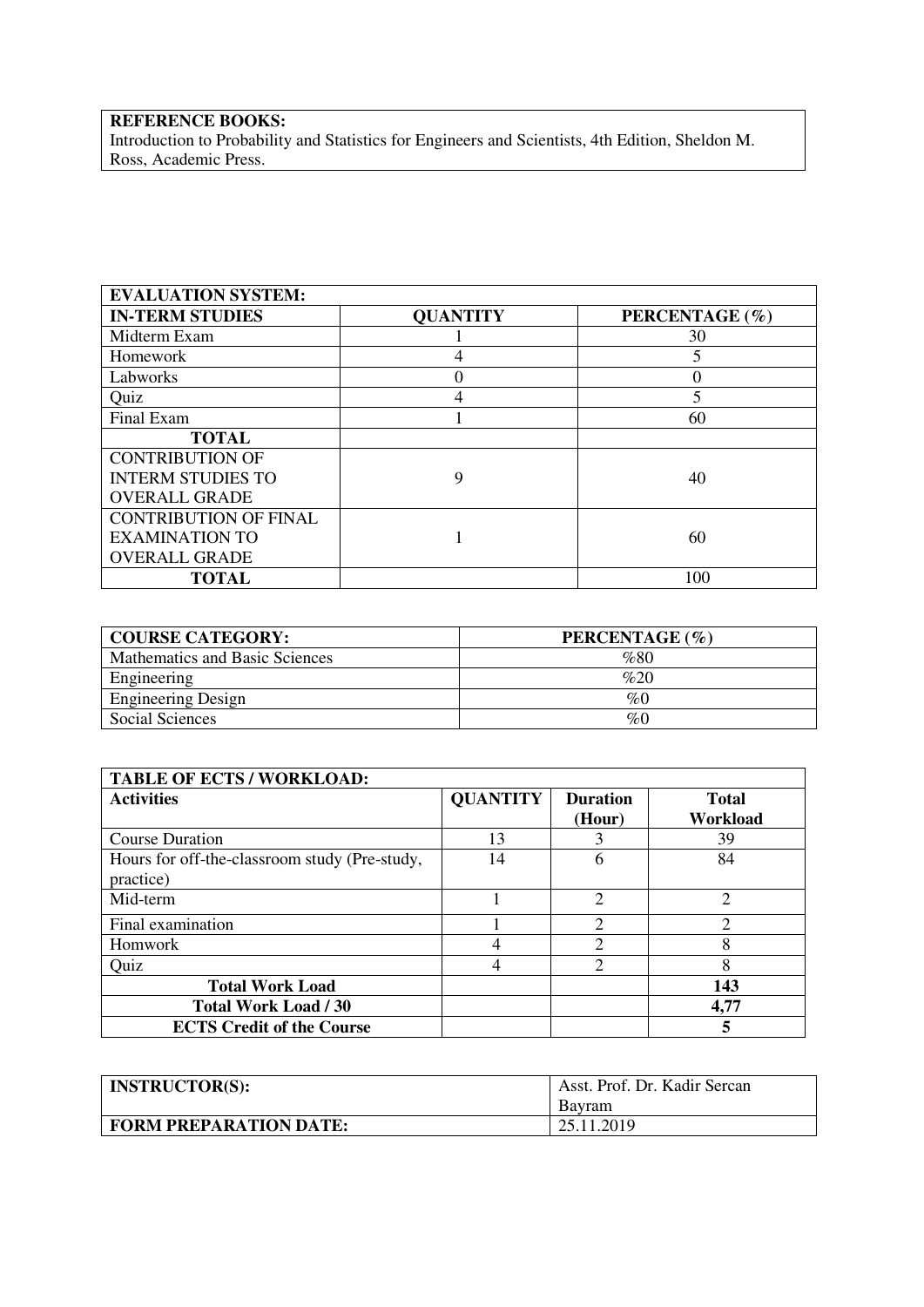|                                                | PO <sub>1</sub> | PO <sub>2</sub> | PO <sub>3</sub> | <b>PO4</b> | PO <sub>5</sub> | <b>PO6</b> | PO <sub>7</sub> | PO <sub>8</sub> | PO <sub>9</sub> | <b>PO10</b> | <b>PO11</b> |
|------------------------------------------------|-----------------|-----------------|-----------------|------------|-----------------|------------|-----------------|-----------------|-----------------|-------------|-------------|
| LO1                                            |                 |                 |                 |            |                 |            |                 |                 |                 |             |             |
| LO2                                            |                 |                 |                 |            |                 |            |                 |                 |                 |             |             |
| L <sub>03</sub>                                |                 |                 |                 |            |                 |            |                 |                 |                 |             |             |
| LO <sub>4</sub>                                |                 |                 |                 |            |                 |            |                 |                 |                 |             |             |
| LO <sub>5</sub>                                |                 |                 |                 |            |                 |            |                 |                 |                 |             |             |
| PO: Program Outcomes   LO: Learning Outcomes   |                 |                 |                 |            |                 |            |                 |                 |                 |             |             |
| Values: 0: None   1: Low   2: Medium   3: High |                 |                 |                 |            |                 |            |                 |                 |                 |             |             |

| <b>LEARNING OUTCOMES OF THE</b><br><b>COURSE:</b>                                                                                                                                                                                                                                                                                                                                                                                                                | PROGRAM OUTCOMES:                                                                                                                                                                                                                                                                                                                                                                                                                                                                                                                                                                                                                                                                                                                                                                                                                                                                                                                                                                                                                                                                                                                                                                                                                                                                                                                                                                                                                                                                                                                                                                                                                                                                                                                                                                                                                                            |
|------------------------------------------------------------------------------------------------------------------------------------------------------------------------------------------------------------------------------------------------------------------------------------------------------------------------------------------------------------------------------------------------------------------------------------------------------------------|--------------------------------------------------------------------------------------------------------------------------------------------------------------------------------------------------------------------------------------------------------------------------------------------------------------------------------------------------------------------------------------------------------------------------------------------------------------------------------------------------------------------------------------------------------------------------------------------------------------------------------------------------------------------------------------------------------------------------------------------------------------------------------------------------------------------------------------------------------------------------------------------------------------------------------------------------------------------------------------------------------------------------------------------------------------------------------------------------------------------------------------------------------------------------------------------------------------------------------------------------------------------------------------------------------------------------------------------------------------------------------------------------------------------------------------------------------------------------------------------------------------------------------------------------------------------------------------------------------------------------------------------------------------------------------------------------------------------------------------------------------------------------------------------------------------------------------------------------------------|
| LO1:Students shall learn the basic techniques<br>and principles of the probability theory LO2:<br>be able to theoretically analyze and solve<br>probability problems LO3: Students will<br>understand and solve basic probabilistic<br>problems, which are encountered in engineering<br>applications LO4: Students will use<br>probability models for some random<br>experiments LO5: Students will understand the<br>basic principles of probability calculus. | <b>PO1:</b> Adequate knowledge in mathematics,<br>science and engineering subjects pertaining to<br>the relevant discipline; ability to use theoretical<br>and applied knowledge in these areas in<br>complex engineering problems.<br>PO2: Ability to identify, formulate, and solve<br>complex engineering problems; ability to select<br>apply proper analysis and modeling<br>and<br>methods for this purpose.<br>PO3: Ability to design a complex system,<br>process, device or product under realistic<br>constraints and conditions, in such a way as to<br>meet the desired result; ability to apply modern<br>design methods for this purpose.<br>PO4: Ability to devise, select, and use modern<br>techniques and tools needed for analyzing and<br>solving complex problems encountered in<br>engineering practice;<br>ability<br>to<br>employ<br>information technologies effectively.<br>Ability to<br><b>PO5:</b><br>design<br>and<br>conduct<br>experiments, gather data, analyze and interpret<br>results for investigating complex engineering<br>problems<br>discipline<br>specific research<br>or<br>questions.<br>PO6: Ability to work efficiently in intra-<br>disciplinary and multi-disciplinary teams; ability<br>to work individually.<br>PO7: Ability to communicate effectively in<br>Turkish, both orally and in writing; knowledge<br>of a minimum of one foreign language; ability to<br>write effective reports and comprehend written<br>reports, prepare design and production reports,<br>make effective presentations, and give and<br>receive clear and intelligible instructions.<br>PO8: Recognition of the need for lifelong<br>learning; ability to access information, to follow<br>developments in science and technology, and to<br>continue to educate him/herself.<br>PO9: Consciousness to behave according to |